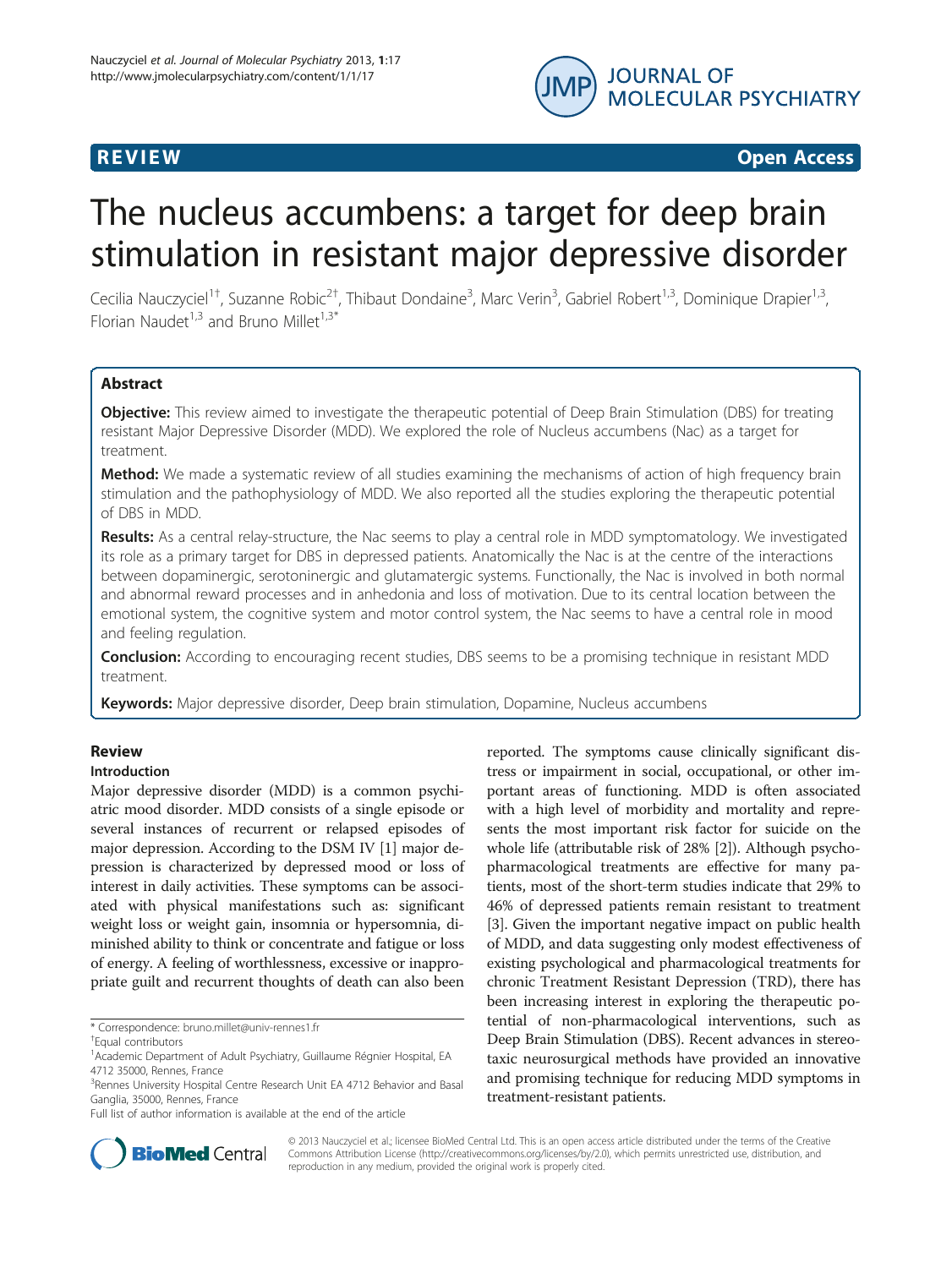Place of DBS in brain stimulation treatments of depression.

Repetitive Transcranial Magnetic Stimulation (rTMS) is a more recent technique of non-invasive stimulation approved by FDA for low stages of resistance [\[4\]](#page-9-0). Several studies have compared rTMS with electroconvulsivotherapy (ECT). ECT showed a higher efficacy in acute severe depression, psychotic depression and high level of treatment resistance. It is therefore considered as the gold standard therapy for patient in TRD with 60% to 90% rate of acute response but with side effects such as acute cognitive impairment, arrhythmias, and headaches. At the long course, this approach is not well adapted to chronic TRD as DBS might be.

Comparing to TMS and ECT, DBS is an invasive and still experimental treatment. Even if it is reversible, it requires a complex neurosurgical procedure with a risk of surgical complications such as infection, intracranial hemorrhage, lead erosion and migration. Thus, this treatment should be proposed to patients with a very high level of resistance. In an ethical point of view, as well as for scientific reason, this therapeutic procedure should be recommended under the supervision of an ethical committee within the frame of an experimental study [[5\]](#page-9-0).

Currently DBS in the subgenual cingulate gyrus, in the ventral capsule/ventral striatum, and in the nucleus accumbens (Nac) has showed encouraging results in the treatment of major depression [[6-10](#page-9-0)].

Based on anatomical and functional arguments as well as clinical observations we investigated in the present paper the role of the Nac as a primary target for DBS.

## Material and methods

We based our review on electronic and manual literature search of MEDLINE, PUBMED and PSYCHINFO. The following terms were included:" Major Depressive Disorder", "Deep Brain Stimulation" and "Nucleus accumbens". Titles (and abstracts when available) were screened for relevance, leaving a list of 27 articles concerning the mechanisms of action of high frequency brain stimulation and 54 articles concerning the pathophysiology of MDD and the anatomophysiology of the Nac. Eventually we reported 5 studies using the Nac as a target for DBS.

## Results

#### Mechanisms of action of high frequency brain stimulation

An ablation-like effect? Despite its demonstrated clinical efficiency in a variety of neuropsychiatric conditions, the therapeutic mechanisms of DBS remain unclear. Until the late 1980s, the neurosurgical treatment of choice for disabling drug-resistant tremor has been ventral intermediate nucleus (Vim) thalamotomy [[11](#page-9-0)-[13\]](#page-9-0). However, tremor recurred in about 20% of cases, and the adverse effects were not negligible [\[12](#page-9-0)]. DBS use began with Benabid et al's work [[14\]](#page-9-0). DBS showed comparable effects to Vim thalamotomy on tremor. Indeed 88% of the stimulated subjects showed complete relief from tremor or major improvement of their symptoms.

These observations led many investigators to conclude that DBS acts as a suppressor of neuronal activity [[15](#page-9-0),[16\]](#page-9-0). Several mechanisms have been proposed to explain this inhibition: 1) GABA-mediated suppression of neuronal activity around the stimulated electrode 2) elevation of potassium-current, 3) adenosine triphosphate (ATP) release and adenosine A1 receptor activation, and 4) enhancement of the rhythmicity and synchronous inhibition within and between afferent structures.

- 1) STN stimulation in humans could entail a suppression of neuronal activity around the stimulated electrode [\[17,18\]](#page-9-0). Indeed, chemically induced thalamic neuronal inhibition by intra nuclear injection of muscimol (GABAergic agonist) appears effective in stopping tremor in the same way as DBS. These results suggest that GABA-mediated (thalamic) neuronal inhibition may represent a mechanism underlying the effectiveness of DBS [\[19\]](#page-9-0).
- 2) On the other hand, Shin et al. [[20](#page-9-0)] put forward the hypothesis that stimulation entails an elevation of potassium-current which decreases neuronal activity by the activation of an ion conductance resulting in membrane depolarization. In contradiction to previously exposed results, any influence of gabazine (GABAergic antagonist) application was observed, suggesting a synaptic-independent mechanism. In the same way in vitro patch-clamp techniques in rat STN slices [\[21\]](#page-9-0) have showed that a brief tetanus produces a full blockade of STN activity, frequency dependent, which can be repeated without alteration, and not synaptically induced, since it was still observed in the presence of blockers of ionotropic GABA and glutamate receptors or in the presence of cobalt (voltage-gated calcium-channels blocker) [\[21\]](#page-9-0). Moreover stimulation entailed a blockage of persistent sodium-current and a reduction of calcium-mediated responses, suggesting that T- and L-type calcium-currents are transiently depressed by stimulation [\[22\]](#page-9-0).
- 3) Another explanation could be that DBS causes adenosine triphosphate (ATP) release in astrocytes, resulting in accumulation of its metabolite, adenosine. Afterward adenosine A1 receptor activation could depress excitatory transmission, thus causing an inhibitory effect [\[23\]](#page-9-0).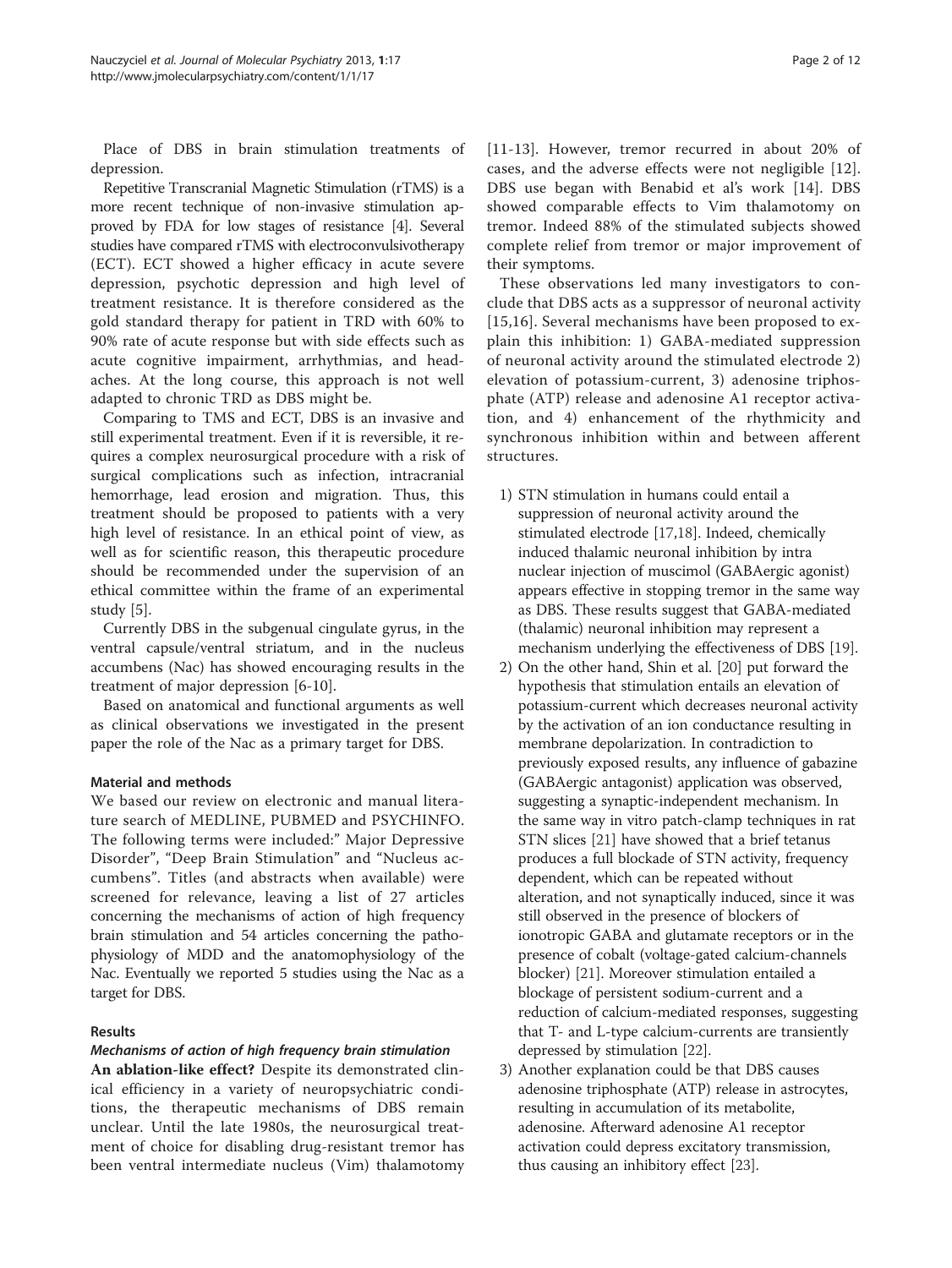4) Eventually a study suggested that high-frequency Nac DBS suppresses pyramidal cell firing and enhances slow local field potential oscillations in the orbitofrontal cortex. This suppression might be mediated by antidromic activation of corticostriatal recurrent inhibition. Nac DBS may achieve therapeutic effects by enhancing rhythmicity and synchronous inhibition within and between afferent structures, thereby normalizing function of a neural circuit that presents aberrant activity in MDD [[24](#page-9-0)].

A conflicting hypothesis: an activation-mediated effect of DBS However the arguments in favor of a DBS ablation-like effect are still disputed. Thus, studies in parkinsonian primates and evidences from microdialysis studies in human subjects have demonstrated increased mean discharge rates of neurons in GPi during chronic stimulation in STN, and GPi stimulation in humans has been associated with a suppression of neuronal activity in the thalamus [\[25,26](#page-9-0)]. Moreover a Positron Emission Tomography (PET) study showed that bilateral STN stimulation in patients with Parkinson's disease increased blood flow significantly in the left midbrain while it decreased in cortical regions [[26](#page-9-0)]. Functional magnetic resonance imaging (fMRI) also showed an increase in blood oxygen level-dependent signal in the subcortical regions ipsilateral to the stimulated nucleus [[27\]](#page-9-0).

Another argument in favour of the activation-hypothesis is that stimulation in external globus pallidus (GPe) has been demonstrated to improve bradykinesia [\[28](#page-9-0)], and yet a reduction in GPe output was supposed to worsen parkinsonian motor signs. Thus the improving effect of DBS in GPe might occur by a mechanism other than inactivation of neuronal activity in the stimulated area.

Toward a reunifying explanation These data suggest that pattern of excitation or inhibition entailed by DBS is rather complex. Although arguments for increased output from the stimulated structure seem to conflict with the hypothesis that stimulation acts to inhibit neuronal activity, several hypotheses have been proposed to explain these paradoxical observations: 1) the activation of fiber pathways and 2) the independence of firing in the cell body and axon could resolve the apparently contradictory experimental results on the effects of DBS.

1) Activation of fiber pathways. Three classes of neurons can be affected by the stimulation: local cells, afferent inputs, and fibers of passage [\[29\]](#page-9-0). Local cells represent neurons that have their cell body very close to the electrode; afferent inputs represent neurons projecting axon terminals to the region of the electrode and whose axon terminals

make synaptic connections with local cells; and fibers of passage represent neurons where both the cell body and axon terminals are far from the electrode, but for which the axonal process traces a path closely to the electrode. Currently it remains unclear which neuron class, or combination of neuron classes, are responsible for DBS therapeutic benefit. The effect of stimulation on cellular activity in the stimulated site could be increased or decreased, depending on the neurotransmitter of the afferent fibers. Thus, although high frequency stimulation may inhibit neurons via activation of inhibitory afferents, the output from the stimulated structure may be increased, resulting from the activation of axonal elements, as they generally possess a lower threshold for excitation than cell soma [[30](#page-9-0)].

2) Another possible explanation could be that cell body firing could not accurately reflect the efferent output of stimulated neurons. This decoupling of somatic and axonal activity could explain the paradoxical experimental results [[31](#page-9-0)].

Eventually the therapeutic mechanisms underlying high frequency DBS could most likely result from a combination of several phenomena, and may involve complex interactions and potential mechanisms of combined grey and white matter stimulation effects [\[16,32](#page-9-0)]. Currently, there is a lack of consensus about the mechanism of action of DBS and more studies are still necessary to understand its therapeutic potential. Regardless of whether axons are activated or inhibited by high frequency DBS, defining the specific fiber tracts modulated by DBS could be a first step toward understanding its therapeutic mechanisms.

Diffusion-tensor imaging: applications for DBS Diffusion-tensor imaging (DTI) is a non-invasive imaging technique that can be used to define axonal trajectories through white matter areas of the brain [\[33-35](#page-9-0)]. Johansen-Berg et al. [[36](#page-9-0)] used probabilistic tractography to define the likely connectivity of cingulate regions stimulated by DBS. This technique provides statistical details on how likely a given pathway is to connect one brain region to another. Future applications appear for DTI in DBS use: probabilistic tractography could be used to statistically define the most pertinent connected anatomical regions [[36](#page-9-0)]. DTI could also been used to predict the volume of tissue activated by DBS on a patient-specific basis [[37](#page-9-0)]. Another application of DTI could predict the spatial extent of action potential generation in response to specific stimulation parameter settings [\[38\]](#page-9-0). Moreover correlation analyses could be performed with functional imaging data (fMRI and/or PET) to identify directly stimulated fiber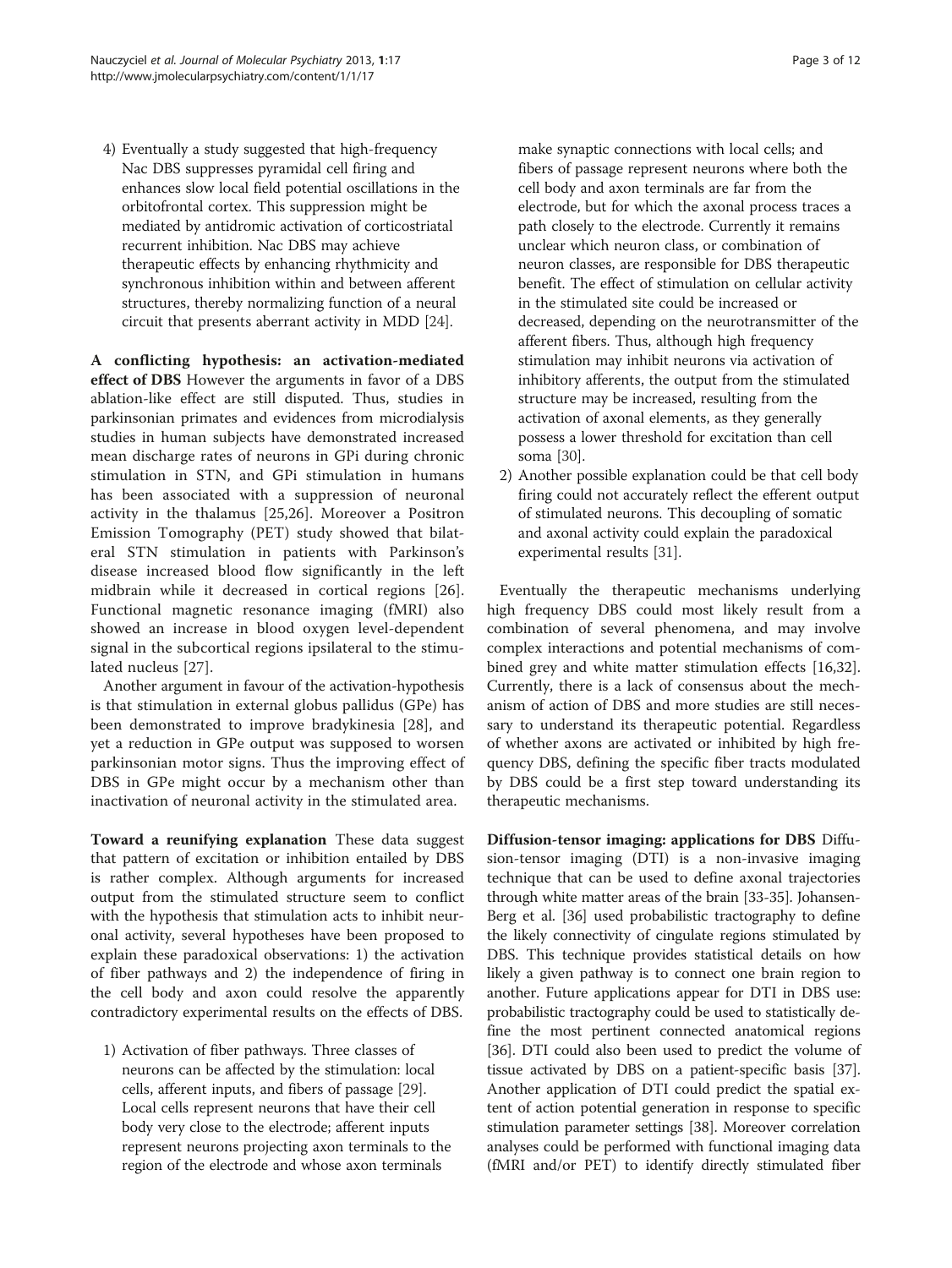populations, and their corresponding cortical and/or subcortical regions. If this kind of analysis was performed on enough patients it may be possible to statistically define the "actual target" of DBS. This information would be highly important in defining an optimal electrode implantation location, and motivate the use of patient-specific tractography in pre-operative surgical planning.

#### Pathophysiology of MDD

Functional neuroanatomy of MDD Studies comparing depressed patients to healthy controls have showed anatomical and metabolic differences between groups in different regions. Frontal cortex has received the most attention in research on MDD. This focus makes sense, given the likely involvement of this region in MDD and its treatment.

Coffey et al. [[39](#page-9-0)] reported a 7% volume reduction of the frontal lobe among 48 patients suffering from MDD comparing to 76 healthy volunteer subjects. Similar results were found in more recent works focused on orbito-frontal area with a reduction up to 32% compared with that of normal controls [[40-42](#page-9-0)]. These OFC volumetric anomalies were closely associated to a less neuronal density [\[43,44\]](#page-9-0), and to cognitive disturbances [\[45](#page-9-0)].

Some vascular modifications [\[46](#page-9-0)], as well as a reduction of the density and size of the neurons were also highlighted in dorsolateral prefrontal cortex [[44\]](#page-9-0). Moreover voxel- based morphometry (VBM) has been also used to quantify structural brain changes associated with MDD. It showed that gray matter was significantly reduced in dorsolateral and dorsomedial prefrontal cortex [[47,48\]](#page-9-0).

These observations can be linked to functioning abnormalities observed in depressed subject with fMRI. Several studies have shown an increase of functional activity orbital and ventro-lateral areas of the prefrontal cortex [\[49](#page-9-0)-[53](#page-9-0)]. This hyperactivity was correlated to the severity of depressive symptoms especially with sadness, with thought distortions, pessimism, guiltiness, self-devalorization, and with anxiety, which accompanies depressive syndrome [\[54,55](#page-9-0)]. Increased activity of rostral anterior cingulate and dorsolateral prefrontal lobe has been found during effortful tasks [[56](#page-9-0)-[58](#page-9-0)]. It suggests a possibly compensatory activity to maintain task performance. On the other hand, a reduction of the functional activity of the dorso-lateral and dorsomedian prefrontal cortex was reported in major depression [[49,50,52](#page-9-0)[,59-61\]](#page-10-0). Moreover, an EEG study showed that within depressed persons, lower bilateral PFC activity predicts higher levels of rumination [\[62](#page-10-0)].

However, while the prefrontal cortex is undoubtedly involved in clinical aspects of MDD, it is unlikely that dysfunctions in this region can explain all the symptoms of this disorder. Indeed frontal regions are implicated in working memory, attention, impulse control and other

aspects of executive function. Abnormalities in these cognitive domains are observed in MDD, but it could be argued that such symptoms do not represent the main part of the symptomatology in many patients. Indeed a striking observation is the extent to which abnormalities in reward and motivation domains are seen in MDD. For example, most depressed patients prominently exhibit a reduced ability to experience pleasure (anhedonia) and loss of motivation, as well as abnormalities in several neurovegetative functions such as appetite, sleep, energy level, and circadian rhythms 1. The brain's reward regions could be at the heart of the MDD's manifestations. Studies from the drug addiction field have identified the nucleus accumbens (Nac; part of the ventral striatum) and its dopaminergic inputs from the ventral tegmental area (VTA) of the midbrain, as the one of the most important anatomical substrates for drug reward as well as for natural rewards, such as food, sex, and social interactions [[63](#page-10-0)].

The neurotransmitter traffic and neurogenesis These forebrain networks are modulated by monoamine projections from midbrain and brainstem nuclei (dopamine from the ventral tegmental area (VTA), serotonin from the dorsal raphe located in the periaqueductal grey area, and noradrenaline from the locus coeruleus) [\[64](#page-10-0)]. All available antidepressant medications are based on serendipitous discoveries of the clinical efficacy of two classes of antidepressants more than 50 years ago. These tricyclic and monoamine oxidase inhibitor antidepressants were subsequently found to promote serotonin or noradrenaline function in the brain. Newer agents are more specific but have the same core mechanisms of action in promoting these monoamine neurotransmitters [[65\]](#page-10-0).

Glutamate is also involved in the physiopathology of the MDD: studies showed that systemic administration of a N-methyl-D-aspartate (NMDA) antagonist have an antidepressant effect by rodents exposed to a chronic stress, and weak dose of NMDA antagonist administration entails an improvement of mood by depressed patients [\[66](#page-10-0)]. Glutamate also plays a modulation role of DA release. Indeed, administration of NMDA antagonist in Nac entails an increase of DA release [[67\]](#page-10-0). Moreover recent works on the NMDA receptor antagonist ketamine showed that this substance leads to rapid and relatively sustained antidepressant effects in patients with treatment-resistant MDD [[68,69\]](#page-10-0). Animal studies suggested that this antidepressant effect could be mediated by enhancing AMPA relative to NMDA throughput in critical neuronal circuits [[70](#page-10-0),[71](#page-10-0)].

Moreover brain-derived neurotrophic factor (BDNF) regulates many neuronal aspects including cell differentiation, cell survival, neurotransmission, and synaptic plasticity in the central nervous system [\[72\]](#page-10-0). Its function is mediated by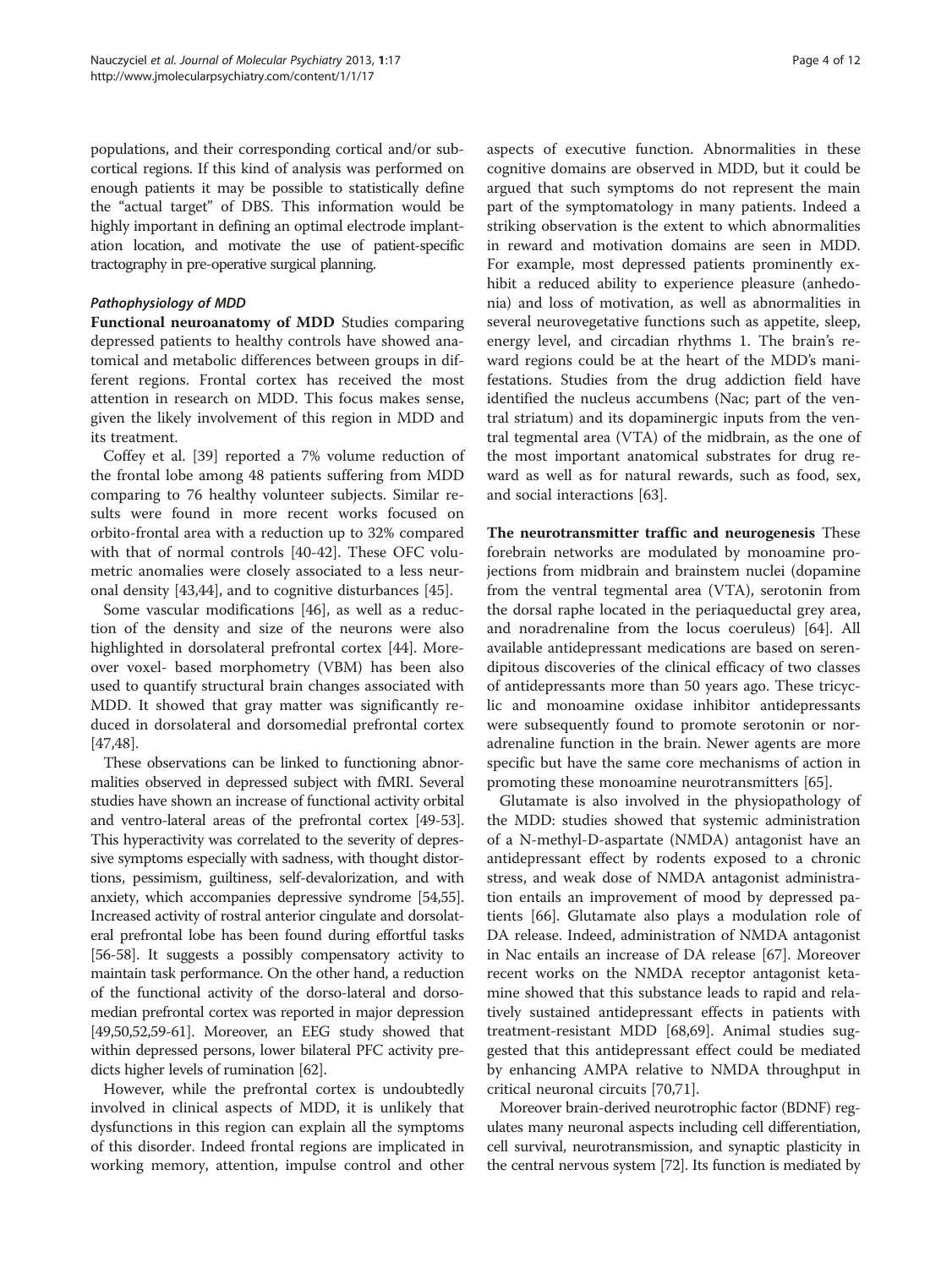its binding to specific receptors, such as the TrkB receptor and the pan [\[73\]](#page-10-0) neurotrophin receptor (p75NTR). BDNF expression is closely regulated by neuronal activity. Localization of the TrkB receptor also increases at synaptic sites after neuronal activity. p75NTR is a low-affinity receptor of BDNF, and it can mediate neuronal apoptosis only when the Trk receptor is less or not active [\[74\]](#page-10-0). Notably, it is possible that alteration in the expression and/or function of BDNF in the central nervous system is involved in the pathophysiology of various brain diseases, including depression [[72](#page-10-0)]. Indeed in mouse model a passive profile (chronically defeated, with a high level of immobility and low non-social exploration) was associated with a lower hippocampal BDNF level than in mice with active profile. Therefore, it has been proposed that MDD is associated with impaired neuronal plasticity and that antidepressant treatments promote several forms of neuronal plasticity, including neurogenesis, synaptogenesis and neuronal maturation and also increase BDNF activity [[74](#page-10-0)].

Endocrinology On the other hand, glucocorticoids, stress-induced steroid hormones, also putatively contribute to the pathophysiology of depression [[72\]](#page-10-0). MDD has been associated with impaired mineralocorticoid receptor function [[73\]](#page-10-0) and raised cortisol level [[75\]](#page-10-0). Interestingly, in addition to the reduction in BDNF levels due to increased glucocorticoid exposure, current reports demonstrate possible interactions between glucocorticoids and BDNF-mediated neuronal functions. Other steroid hormones are involved in numerous neuronal events including cell survival and synaptic plasticity. Kendall et al. [[76\]](#page-10-0) have shown the influence of sex hormones (testosterone and estrogen) on antidepressant-induced alterations in 5HT-2 receptor binding. Moreover, it has been proved that estrogen plays a role in the pathophysiology of Parkinson's disease, Alzheimer's disease, and mental illness, while serving to regulate BDNF expression and function [\[72](#page-10-0)]. Moreover the estrogen decrease may be a factor in both the pathogenesis of late-life depression of the postmenopausal state and in therapeutic response [[77\]](#page-10-0).

## Nucleus accumbens and MDD: anatomical arguments

Anatomical reminder The Nac belongs to a subcortical telencephalic and diencephalic set of nuclei: the basal ganglia. It is located immediately underneath the anterior limb of the internal capsule and covers a large area of the basal forebrain rostral to the anterior commissure. Medially adjacent to it is the diagonal band of Broca; laterally adjacent to it are claustrum and piriform cortex. The Nac is dorsally adjacent to the rostral extensions of the globus pallidus and the anterior limb of the internal capsule. Dorso- laterally, the Nac extends into the ventral putamen, dorso-medially into the ventral caudate

(i.e the ventral striatum). The Nac is divided into two parts: a central core and a peripheral shell. The central core is associated with the extrapyramidal motor, whereas the peripheral shell is associated with the limbic system [[78](#page-10-0)].

Within the Nac, information is transmitted from shell to core. Nac core receives a dense dopaminergic input from the ventral tegmental area (VTA) and the dorsal tier of the substantia nigra, but also serotoninergic and noradrenergic afferences of respectively the raphe nuclei and the locus coeruleus, which are themselves innervating hippocampus, amygdala and VTA. The Nac receives glutamatergic afferences from the hippocampus, the baso-lateral amygdala and the prefrontal cortex [[79](#page-10-0)]. Its main efferents innervate the pallidum, striatum, mediodorsal thalamus, prefrontal cortex and mesolimbic dopaminergic areas.

Thus the Nac occupies a central position between limbic structures (basal ganglia, amygdala, and mediodorsal nucleus of thalamus) and cognitive structures as prefrontal cerebral cortex. This key position allows it to play an important role in control of locomotion, motivation and in reward processing. Since dopamine (DA) is a major transmitter in the Nac, a function of modulation on amygdaloid–basal ganglia– prefrontal cortex circuitry can be supposed.

Dopaminergic pathways Dopaminergic mesolimbic and mesocortical systems are involved in hedonia and motivation, two important dimensions in clinical picture of MDD. Several lines of evidence implicate the mesolimbic DA system in the pathogenesis and treatment of MDD. The mesolimbic pathway sends projections from VTA to the limbic system via the Nac, the amygdala, and the hippocampus as well as to the medial prefrontal cortex. Dopaminergic neurons label environmental stimuli with appetitive value, predict rewards and motivating events and poor adaptation of the DA system may be involved in MDD [\[80](#page-10-0)].

Serotonin-Dopamine-Glutamate interactions in the nucleus accumbens Social defeat stress in animals leads to alterations of the mesolimbic DA system, and in an interesting manner the behavioral changes in these animals were reset by chronic application of a selective serotonin reuptake inhibitor (SSRIs) [\[81\]](#page-10-0). SSRIs are efficacious in MDD because of their ability to increase serotonin neurotransmission. This increasing might result in a suppression of the firing activity of DA neurons [\[81\]](#page-10-0). It has been showed that glutamate release in the Nac is involved in depressed behaviour during the Porsolt swim test [[82\]](#page-10-0). Glutamate interacts with serotonin in the Nac: indeed NMDA antagonist perfusion in Nac entails an increase of serotonin release [[80,83\]](#page-10-0). Beyond its key role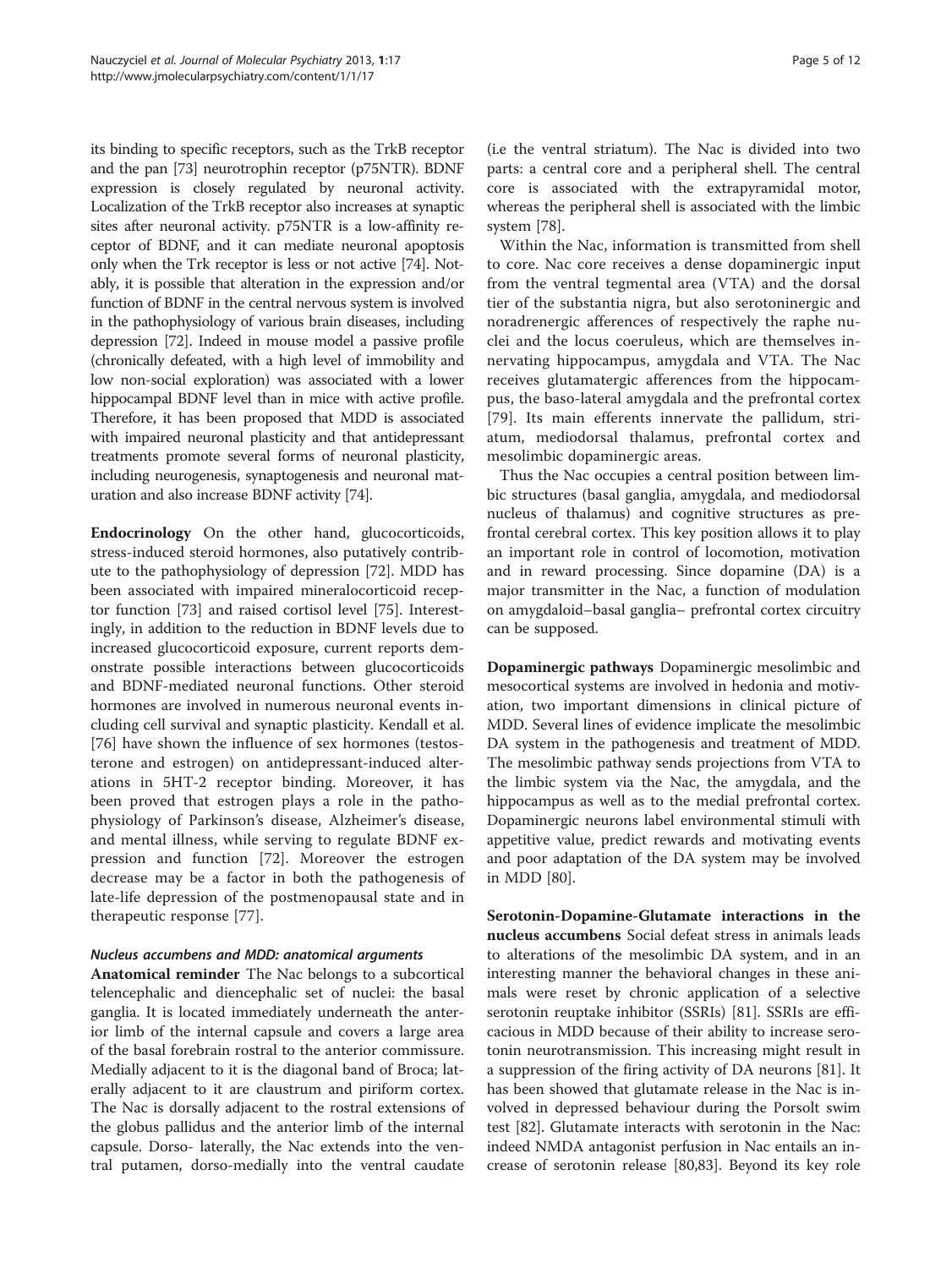from the anatomical point of view, there are functional evidences of the interest of the Nac as a target for DBS by depressed patients.

#### Nucleus accumbens and MDD: functional arguments

Implication of the nucleus accumbens in normal and abnormal reward processes Depressed subjects show accentuation of the negative perceptions along with incapacity to feel pleasure during positive stimulations. The ventral striatum, and especially the Nac, is a central region for processing reward and pleasure information. Increases in Nac neuron activity and DA release are observed during experience of rewards. The ventral striatum shows abnormal activity following administration of dextroamphetamine in patients with MDD, compared with activity observed in healthy control subjects. Dextroamphetamine is a DA releaser and a DA reuptake inhibitor with secondary serotonergic- and noradrenergicreleasing effects. At safe doses (5–60 mg), dextroamphetamine reliably stimulates brain reward system sites and produces measurable, characteristic, and well-studied pleasurable effects such as euphoria and increased drive. These results suggest the presence of a hypersensitive response in the brain reward system of depressed patients, which may reflect a hypofunctional state [\[84](#page-10-0)]. Furthermore, a recent study suggests that the reward system basal ganglia dysfunction in MDD may affect reward processing [[85](#page-10-0)]. Thus the Nac is a critical centre for the experience of reward and pleasure, and is dysfunctional in patients suffering from MDD9.

Implication of the nucleus accumbens in anhedonia and loss of motivation One core symptom of MDD is anhedonia, characterized by a lack of reward- motivated behavior, associated with a decreased experience of pleasure or interest in previously enjoyed activities. Anhedonic symptoms are linked to reward responses in key nodes of the reward system. The Nac acts as a "motivation gateway" between limbic systems involved in emotion, and systems involved in motor control. Loss of motivation and anhedonia found in the MDD can be bound to abnormalities of the reward system (dopaminergic mesolimbic pathway, whose VTA and Nac are the main actors).

Indeed a study of Yadid et al. [\[86](#page-10-0)] showed that repeated stress infers an increase of the DA release in Nac by normal rats but not by model rats of MDD, while a neuroimaging study found attenuated Nac activation in response to positive words in depressed subjects [\[17](#page-9-0)[,87](#page-10-0)]. A negative correlation between anhedonic symptoms and Nac responses to positive stimuli in a monetary gains paradigm has also been measured. Additionally, a morphometric study suggests that anhedonia in MDD is negatively related to the Nac volume [\[88](#page-10-0)]. In contrast to a previous study [[89](#page-10-0)], this association was shown to be specific to Nac and did not extend to other basal ganglia regions (i.e.: anterior caudate volume).

Moreover, depleting DA from the shell region of the Nac in rats severely impairs their ability to engage in reward-seeking in a drug self-administration paradigm [[90\]](#page-10-0). The Nac implication in anhedonia phenomenon may be mediated by the transcription factor cAMP response element-binding protein (CREB), since it plays an important role in regulating mood. In rodents, increased CREB activity within the Nac produces MDD- like symptoms, including anhedonia, whereas disruption of CREB activity by expression of a dominantnegative CREB (mCREB, which acts as a CREB antagonist) has antidepressant-like effects. These studies support the hypothesis that disruption of CREB in the Nac influences motivation by facilitating reward and reducing depressivelike states such as anhedonia and dysphoria [[91](#page-10-0)].

Thus, the Nac mediates motivational behavior related to obtaining rewards. The Nac seems to be a key target in the treatment of MDD since anhedonia is one of the key defining symptoms of the disorder [[9\]](#page-9-0).

The nucleus accumbens: at the centre of a circuit involved in MDD The Nac is in connexion with VTA, the amygdala, orbitofrontal cortex, medial prefrontal cortex, motor regions such as the dorsal caudate and globus pallidus, and the hippocampus; and it turn indirectly projects to cortical regions including subgenual cingulate in Brodmann area 25 (Cg25) and medial prefrontal cortex, the ventral pallidum, the thalamus, and amygdala [[91,92\]](#page-10-0) (see Figure [1\)](#page-6-0). These connections of the Nac can be GABA-ergic or glutamatergic [[47](#page-9-0)]. Evidence from neuroimaging, neuropathological, and lesion analysis studies show that many of these regions are implicated in identification of the emotional value of a stimulus, production and regulation of affective states, and automatic regulation of emotional responses [\[51\]](#page-9-0).

The relationships between the medial prefrontal cortex, the rostral anterior cingulate cortex, and the amygdala appear to reflect an interaction between the selfreferential processing and the negative emotional information processing and these interactions might be associated with depressive symptoms [\[93](#page-10-0)].

Altered functioning in patients with MDD The Nac proved to be dysfunctional regarding rewarding stimuli in patients with MDD. In a functional imaging study of Epstein et al. [\[87\]](#page-10-0), words with positive, negative or neutral value were proposed to depressed subjects versus control subjects. The results showed by depressed subjects a cortical activation significantly decreased at the level of the ventral striatum during presentation of words with positive value, correlated with the degree of loss of pleasure. These findings showed a dysfunction of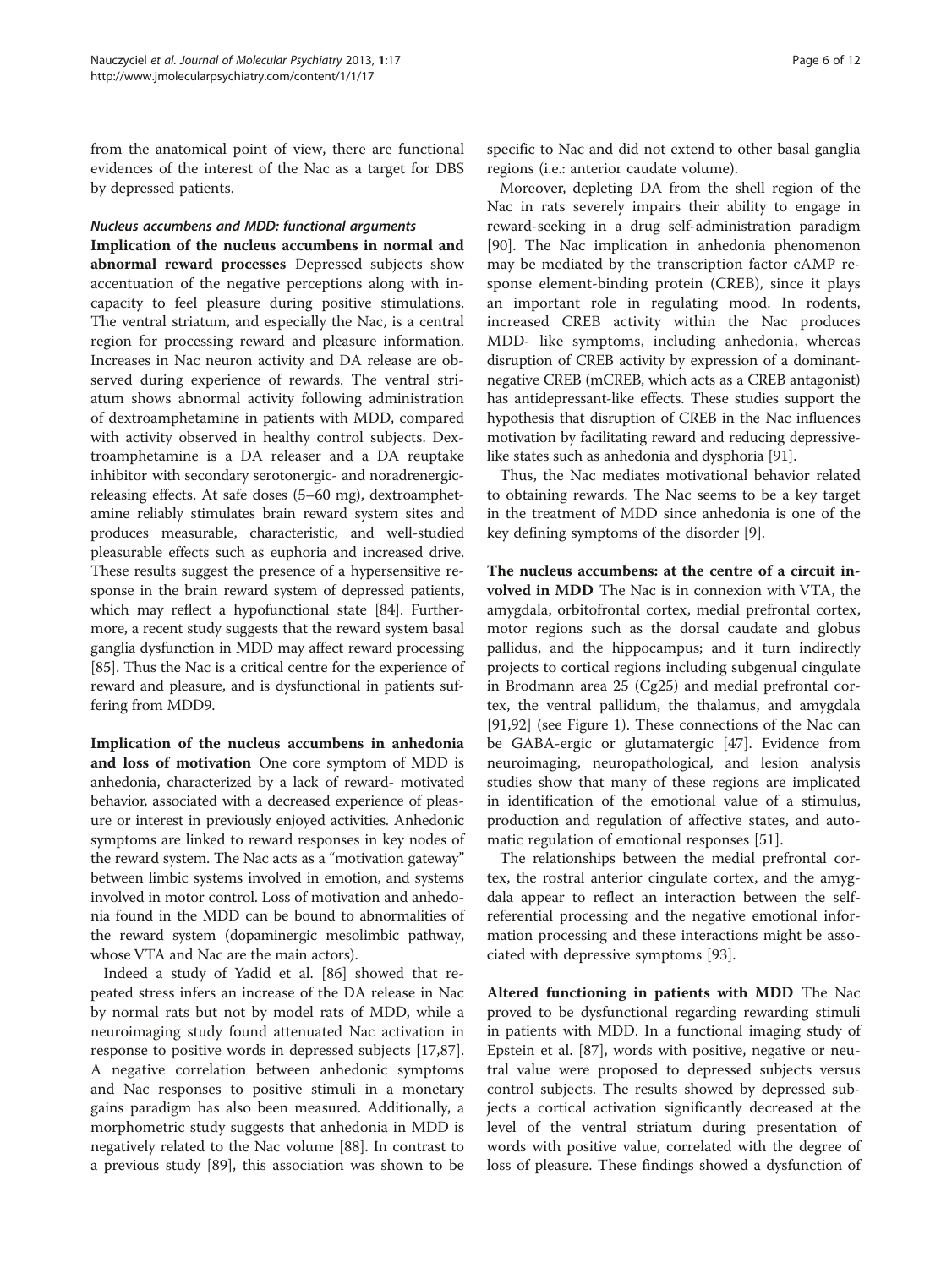<span id="page-6-0"></span>

the circuit of reward in the MDD underlined by neuronal substrates (dopaminergic pathways and Nac).

In another study [\[94\]](#page-10-0) the authors combined fMRI with a dopaminergic probe (a dose of oral dextroamphetamine sulfate) to stimulate the brain reward system. Subjects with MDD showed a hypersensitive response to the rewarding effects of dextroamphetamine, with altered brain activation in striatal regions (including head of caudate, putamen and nucleus accumbens).

Taken together, these findings support a model of MDD including reward/motivational pathway dysfunction and suggest a crucial role of the Nac in the inability to experience pleasure or engage in rewarding activities.

#### Encouraging results

Because of its central role in reward circuitry and its dysfunctions regarding rewarding stimuli in patients with MDD the Nac appears to be a key structure in MDD treatment with DBS. There have been several reports to date on the effectiveness of stimulating of the Nac in preclinical studies and in patients suffering from MDD.

Pre clinical studies Pre-clinical studies on animal models provide a better understanding of the mechanisms underlying the action of DBS. Hamani et al. [\[95](#page-10-0)] reviewed the findings with DBS on rodents for depression. Contrary to human studies where DBS is continuous, in preclinical studies, intermittent patterns have been investigated. In the study of Hamani et al. [\[96\]](#page-10-0), DBS of the VMPFC and the NAC increased sucrose preference in a chronic mild unpredictable stress model, reflecting antidepressant like effects [\[97,98\]](#page-10-0). Falowski et al. [\[99](#page-10-0)] studied DBS of the NAC in animal model of depression and showed an antianhedonic effect of DBS by an increase of the exploratory behavior and a decrease of an anxiety-like behavior. Dopamine and norepinephrine levels decrease and the length of apical and basilar dendrites in pyramidal cells increased supporting the hypothesis of a neuroplasticity induced by DBS. Interestingly, two other models of depression (helplessness model and tail suspension test) did not improve after DBS of VMPFC.

Clinical studies The effectiveness of DBS in the ventral caudate nucleus in improving depressive symptoms was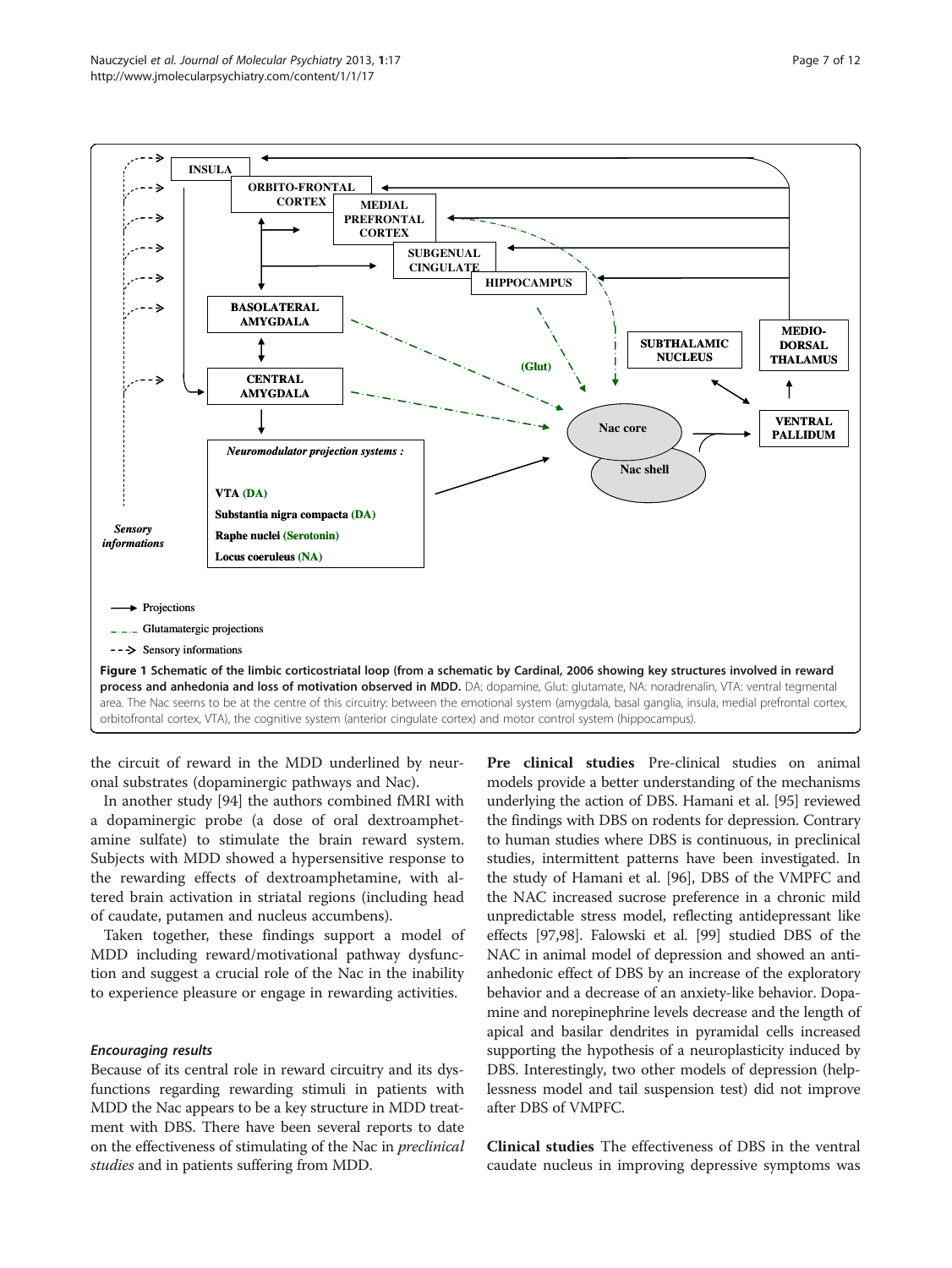first reported in a case of primary treatment- resistant obsessive-compulsive disorder with concomitant MDD6. The patient underwent bilateral electrode stimulation with the deepest contact located in the Nac, and the superficial contact in the ventromedial caudate. DBS of the ventral caudate nucleus gradually improved depressive and anxiety symptoms until remission at six months, in parallel with an improvement in psychosocial functioning. Nevertheless, the psychiatric comorbidity in this patient limits extrapolation of these data to patients with clinical picture of only MDD. Afterwards, Aouizerate et al. (2009) tested DBS of the ventral striatum in two patients suffering from severely distressing and intractable forms of obsessive-compulsive disorder and MDD. Electrodes were implanted into the ventral striatum (including the head of the caudate nucleus and the Nac). Authors observed by the first subject an improvement in HDRS scores at six months after surgery; this improvement remaining up to fifteen months after surgery. A depressive symptoms worsening was first observed by the second subject over the first three months, afterwards a reduction of HDRS scores was observed, until remission, nine months after surgery. In another study, three patients suffering from extremely resistant forms of MDD were implanted with bilateral DBS electrodes in the Nac. Clinical ratings improved in all three patients when the stimulator was on, and worsened in all three patients when the stimulator was turned off. Effects were observable immediately, and no side effects occurred in any of the patients. Using FDG-PET, significant changes in brain metabolism as a function of the stimulation in fronto–striatal networks were observed [\[7](#page-9-0)]. Bewernick et al. in 2010 [\[8](#page-9-0)] studied the long- term effects of DBS in the Nac in a more important group of 10 patients. Twelve months following initiation of DBS treatment, five patients reached 50% reduction of the HDRS. The number of hedonic activities increased significantly by these patients. Interestingly, ratings of anxiety (Hamilton Anxiety Scale) were reduced in the whole group, markedly in the responder group. The positron emission tomography data revealed that Nac-DBS decreased metabolism in the subgenual cingulate and in prefrontal regions including orbital prefrontal cortex. A sustained effect of NAc DBS was shown in 5 out of 11 patients at four years of follow-up [[100](#page-10-0)].

The Nac is not the only target of DBS in human Treatment Resistant Depression (TRD). Five other areas have been stimulated. Anderson et al. [\[101\]](#page-10-0) and Blomstedt et al. [\[102\]](#page-10-0), reviewed these different targets and their efficacy. The most studied target is the subgenual cingulated gyrus (SCG). Mayberg et al. [\[103\]](#page-10-0) showed an hyperactivity of this area in TRD patients compared to healthy subjects and Kennedy et al. [\[104\]](#page-10-0) have shown that SCG might be considered as a biological marker of resistance. Three independent studies including 20

patients were realized with a mean reduction of of 52% after 1 year, at the HDRS score. Ventral capsule/ventral striatum (VC/VS) is another target of DBS, also used in refractory OCD [[105](#page-10-0)]. A multicentre study driven with 17 patients showed a mean reduction at the HDRS score of 44%, after 1 year [[10](#page-9-0)]. Two other targets have been proposed with only case reports: inferior thalamic peduncle because of antidepressant effect on preclinical model and lateral habenula because of hypermetabolism on depressed patients and on preclinical model. Recently, some promising results have been observed by targeting the foramen median bundle [\[106](#page-10-0)]. Currently, none of the targets has proved its efficacy in a randomized control trial.

## Discussion

Our review put forward the central role of the Nac in the physiopathology of MDD. Indeed anatomically and functionally the Nac is at the centre of the reward circuit involved in MDD. This structure is involved in both normal and abnormal reward processes and shows an altered functioning in patients with MDD. Moreover several clinical studies indicate the effectiveness of DBS in the ventral caudate nucleus in improving depressive symptoms.

Nevertheless, several limits should be noticed concerning the use of DBS applied to the Nac.

#### Parameters of DBS in Nac

In the human studies [\[8,9\]](#page-9-0) stimulating the NAC in MDD, parameters of stimulation were adapted at patient response. Although the pulse-width and frequency of stimulation remained stable (respectively 130Hz and 90micros), the voltage was adapted from 1,5 V up to 10 V with an increase of the voltage for non responders. The ideal settings to reach an antidepressant response are still unclear.

Pre clinical studies in animals were realized in order to improve the different parameters. In a large animal study using functional Magnetic Resonance Imagery (fMRI) during the stimulation of the NAC, the increase of the voltage from 3 to 5 V lead to an increase of the Blood Oxygenation Level Dependent (BOLD) signal in insula, thalamus and parahippocampal cortex and to a decrease in the cingulate and prefrontal cortex [\[99](#page-10-0)]. This study showed that functional response relies on effective level of currents. But, in a study on rodents testing the optimal setting using DBS in prefrontal ventromedial prefrontal cortex(VMPFC), Hamani et al. [\[96](#page-10-0)], showed that increasing the current up to 130HZ with a charge density of 100-130uA was associated with a worsening of the response. It implies that under and above a certain threshold, DBS could be ineffective.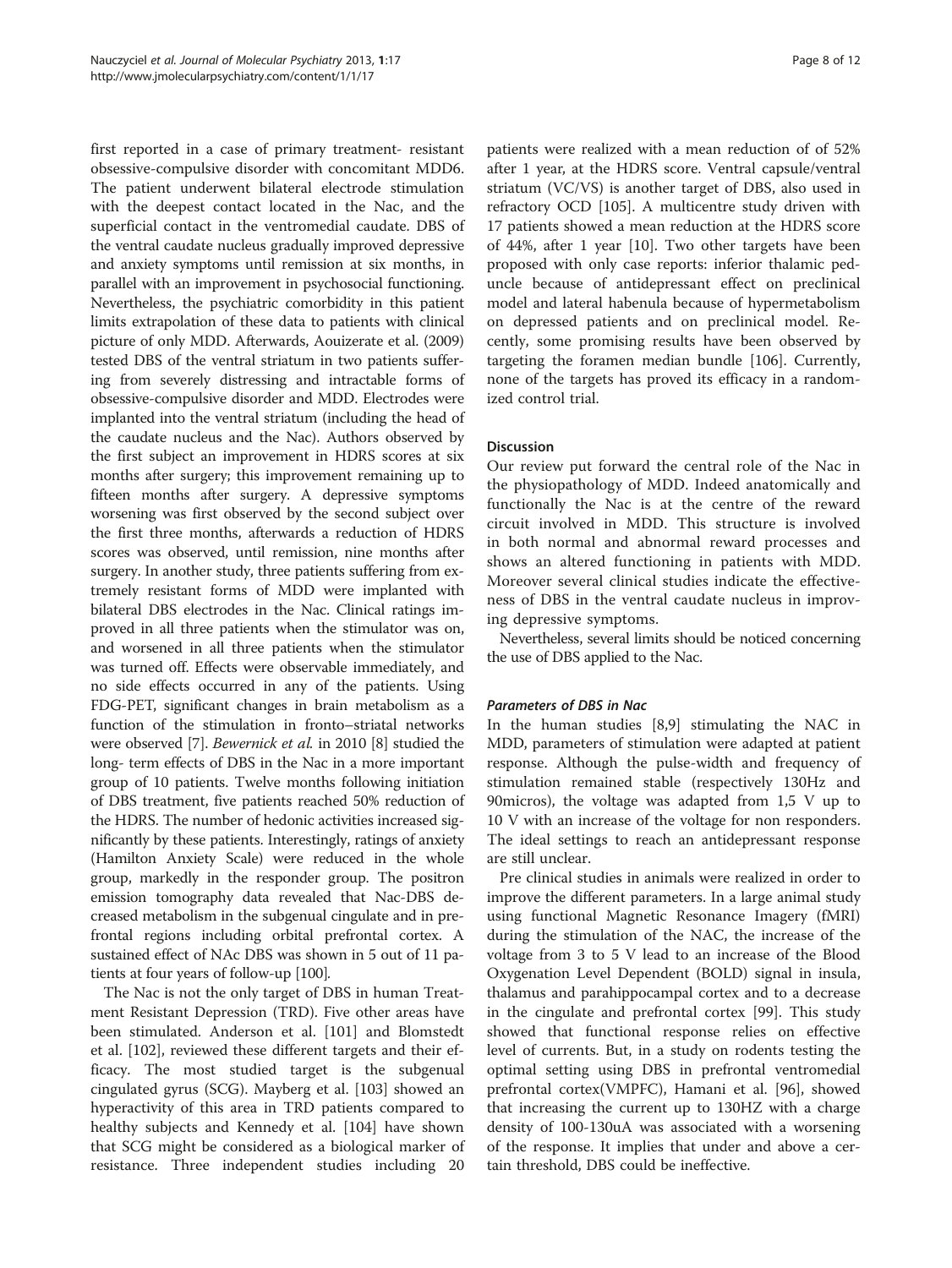<span id="page-8-0"></span>At the present time, both shell and core were stimulated in DBS studies. It is difficult to determine which amelioration is due to the core's stimulation and which one to the shell's one. However it will be important in the future to determine how DBS acts on each structure. The role of Nac shell and core is quite well documented, but their role in MDD is still to determine more precisely.

Generally, the shell seems to constitute a limbic sector of the brain involved preferentially in motivational and emotional processes, whereas the core may comprise a striatal sector that plays a role predominantly in motor functions [[107\]](#page-10-0). Pharmacological methods have shown differences between the Nac core and Nac shell in basal DA metabolism, and indicate that the core and shell DA innervations can be distinguished on the basis of response to both pharmacological and environmental challenges. These data were consistent with the hypothesis that the dopaminergic innervation of the Nac core is associated with the nigrostriatal system, while that of the Nac shell is related to the mesolimbic system [\[108\]](#page-10-0). Both microdialysis and voltammetry studies have shown that several drugs of abuse, such as cocaine, morphine, amphetamine and nicotine preferentially increase extracellular dopamine in the shell compared to the core of the NAC [[109](#page-10-0)]. Excitotoxic lesions have also been used to investigate the functions of the Nac core and shell in animal models [[110\]](#page-11-0). These results indicated a functional dissociation of subregions of the Nac in mediating amphetaminepotentiated conditioned reinforcement and locomotion. The shell appeared to be a critical site for stimulant effects underlying the enhancement of conditioned response and locomotion after intra-Nac injections of amphetamine, whereas the core seemed to be implicated in mechanisms underlying the expression of conditioned stimulus and unconditioned stimulus association. An animal study also showed that DBS of the Nac shell significantly attenuated the reinstatement of drug seeking precipitated by high cocaine doses whereas DBS of the dorsal striatum had no influence on cocaine reinstatement [[111\]](#page-11-0). Since the shell seems to constitute a limbic sector of the brain involved preferentially in motivational and emotional processes, we tend to think that it will become a preferential target in depression treatment.

The issue of the long term antidepressant benefit of Nac DBS seems to be solved as showed in Bewerick et al' studies [\[8](#page-9-0)[,100\]](#page-10-0). However, potential concerns regarding possible long-term habituation with stimulation of the Nac can be questioned. Intracranial self-stimulation has been largely studied in animals. In this behavioural paradigm, animals repeatedly press a lever to stimulate their own dopamine-releasing neurons electrically. Dopamine and GABA neurotransmission in the Nac play a role in this phenomenon; with robust changes in cell firing of many Nac units [[112,113](#page-11-0)]. Moreover a case of habituation has been reported by a subject with obsessive-compulsive disorder [[114\]](#page-11-0). This subject exhibited intra-operatively an asymmetric smile and acute positive emotional change with DBS in Nac and anterior limb of the internal capsule region. Chronic DBS resulted in habituation of the smile response. This habituation was characterized by the loss in intensity of the facial response during successive testing over the initial 3 months following surgery. At 6 months and a year following the operative procedure, longer washout periods in the "DBS-off" condition of 16 hours and 2–4 weeks respectively (on the right side), failed to restore the smile or affective response. These findings imply potential habituation and changes in the neural chemistry (possibly neuroplasticity) induced by chronic DBS.

#### **Conclusions**

To conclude there are strong preclinical and clinical arguments to consider that DBS of the Nac may be an effective strategy in MDD treatment. Recently DBS to brain structures mediating reward and motivation processes has showed encouraging results. It is also interesting to notice few side effects of this treatment have been observed. Nonetheless the therapeutic mechanisms of DBS must be still determined; these findings might offer a focused and novel approach to treating refractory MDD with a favorable efficacy to side effect profile.

#### Competing interests

NF has relationships (board membership or Travel/accommodations expenses covered/reimbursed) with Servier, BMS, Lundbeck and Janssen; MB has relationships (consultancy and Travel/accommodations expenses covered/reimbursed) with Janssen, BMS, Otsuka, Lundbeck, Lilly, Servier, Astra Zeneca, Medtronics, Syneïka and has received grants for research from Medtronic, Lilly and Astra Zeneca in the previous 3 years. The other authors declare that they have no competing interests.

#### Authors' contributions

NC and RS analyzed the review of the literature; NC, RS and MB conceived and wrote the article; DT, DD, VM, RG, NF, MB revised the paper critically for important intellectual content. All authors read and approved the final manuscript.

#### Author details

<sup>1</sup> Academic Department of Adult Psychiatry, Guillaume Régnier Hospital, EA 4712 35000, Rennes, France. <sup>2</sup>Lyon Neuroscience Research Center INSERM U1028 - CNRS UMR 5292 Dynamics and Brain Cognition, 69675, Bron, France. <sup>3</sup> Rennes University Hospital Centre Research Unit EA 4712 Behavior and Basal Ganglia, 35000, Rennes, France.

#### Received: 6 June 2013 Accepted: 18 September 2013 Published: 23 October 2013

#### References

- 1. American Psychiatric Association: Diagnostic and Statistical Manual of Mental Disorder. 4th edition. Washington DC, USA: American Psychiatric Publishing; 2000.
- 2. Bernal M, et al: Risk factors for suicidality in Europe: results from the ESEMED study. J Affect Disord 2007, 101:27–34.
- 3. Souery D, Papakostas G, Trivedi M: Treatment resistant depression. J Clin Psychiatry 2006, 67:16–22.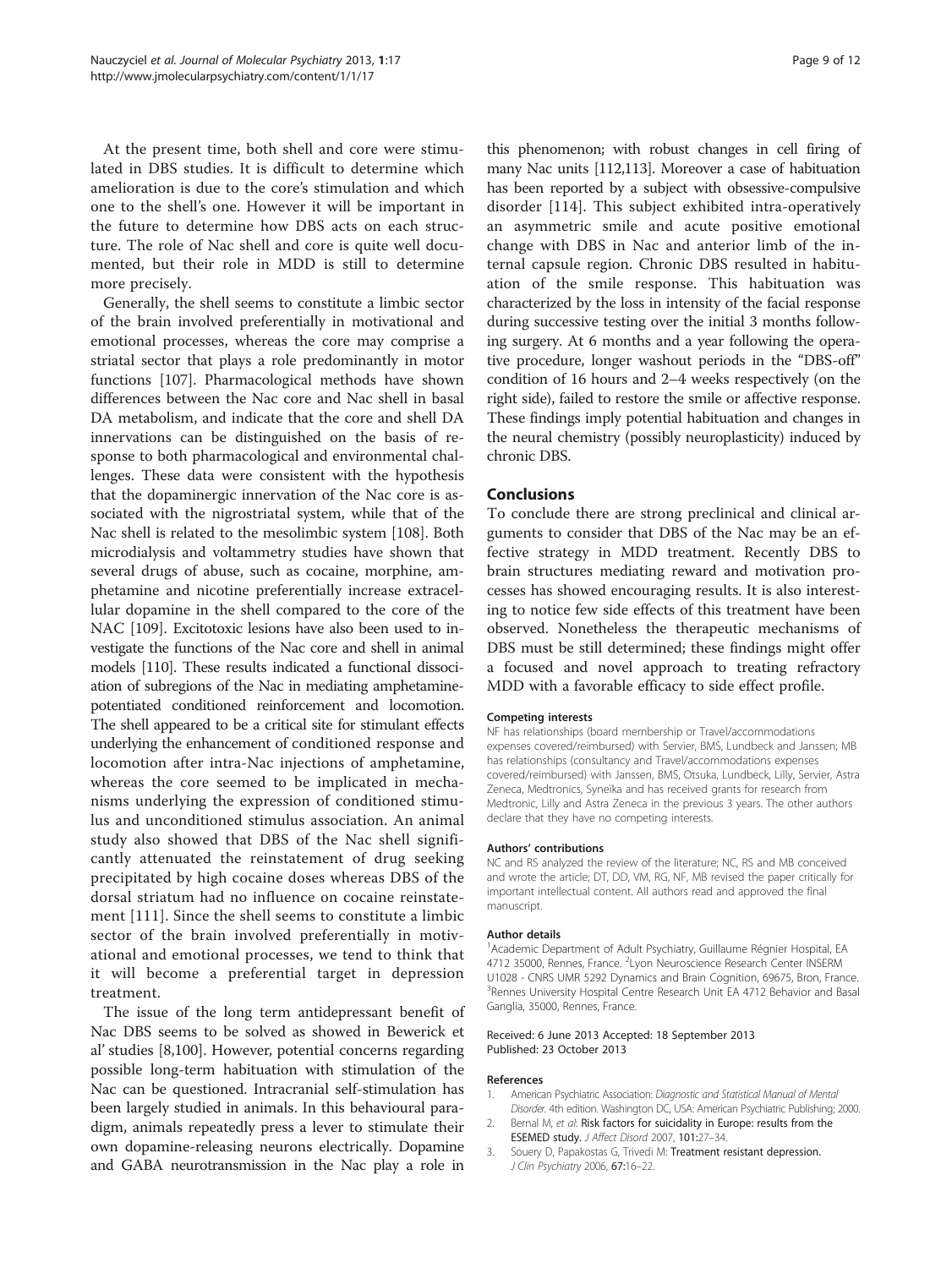- <span id="page-9-0"></span>4. Cusin C, Dougherty DD: Somatic therapies for treatment-resistant depression : ECT, TMS, VNS, DBS. Biol Mood Anxiety Disord 2012, 2:14–23.
- 5. Fins JJ, Schlaepfer TE, Nuttin B, Kubu CS, Galert T, Sturm V, Merkel R, Mayberg HS: Ethical guidance for the management of conflicts of interest for researchers, engineers and clinicians engaged in the development of therapeutic deep brain stimulation. J Neural Eng 2011, 8(3):033001.
- 6. Aouizerate B, et al: Distinct striatal targets in treating obsessive-compulsive disorder and major depression. J Neurosurg 2009, 111:775–779.
- 7. Aouizerate B, et al: Deep brain stimulation of the ventral caudate nucleus in the treatment of obsessive-compulsive disorder and major depression. Case report. J Neurosurg 2004, 101:682-686.
- 8. Bewernick BH, et al: Nucleus accumbens deep brain stimulation decreases ratings of depression and anxiety in treatment-resistant depression. Biol Psychiatry 2010, 67:110–116.
- Schlaepfer TE, et al: Deep brain stimulation to reward circuitry alleviates anhedonia in refractory major depression. Neuropsychopharmacology 2007, 33:368–377.
- 10. Malone DA Jr, et al: Deep brain stimulation of the ventral capsule/ventral striatum for treatment-resistant depression. Biol Psychiatry 2009, 65 (4):267–275.
- 11. Narabayashi H: Stereotaxic Vim thalamotomy for treatment of tremor. Eur Neurol 1989, 29(Suppl 1):29.
- 12. Tasker RR, Siqueira J, Hawrylyshyn P, Organ LW: What happened to VIM thalamotomy for Parkinson's disease? Appl Neurophysiol 1983, 46:68–83.
- 13. Ohye C, Hirai T, Miyazaki M, Shibazaki T, Nakajima H: Vim thalamotomy for the treatment of various kinds of tremor. Stereotact Funct Neurosurg 1982, 45:275–280.
- 14. Benabid AL, et al: Long-term suppression of tremor by chronic stimulation of the ventral intermediate thalamic nucleus. Lancet 1991, 337:403–406.
- 15. Gross RE, Lozano AM: Advances in neurostimulation for movement disorders. Neurol Res 2000, 22:247–258.
- 16. Vitek JL: Mechanisms of deep brain stimulation: excitation or inhibition. Mov Disord 2002, 17(Suppl 3):S69–S72.
- 17. Abelson JL, et al: Deep brain stimulation for refractory obsessivecompulsive disorder. Biol Psychiatry 2005, 57:510–516.
- 18. Filali M, Hutchison WD, Palter VN, Lozano AM, Dostrovsky JO: Stimulationinduced inhibition of neuronal firing in human subthalamic nucleus. Exp Brain Res 2004, 156:274–281.
- 19. Pahapill PA, et al: Tremor arrest with thalamic microinjections of muscimol in patients with essential tremor. Ann Neurol 1999, 46:249–252.
- 20. Shin DS, et al: High frequency stimulation or elevated K + depresses neuronal activity in the rat entopeduncular nucleus. Neuroscience 2007, 149:68–86.
- 21. Beurrier C, Bioulac B, Audin J, Hammond C: High-Frequency Stimulation Produces a Transient Blockade of Voltage-Gated Currents in Subthalamic Neurons. J Neurophysiol 2001, 85:1351–1356.
- 22. Anderson TR, Hu B, Iremonger K, Kiss ZHT: Selective attenuation of afferent synaptic transmission as a mechanism of thalamic deep brain stimulation-induced tremor arrest. J Neurosci 2006, 26:841–850.
- 23. Bekar L, et al: Adenosine is crucial for deep brain stimulation-mediated attenuation of tremor. Nat Med 2008, 14:75–80.
- 24. McCracken CB, Grace AA: Nucleus accumbens deep brain stimulation produces region-specific alterations in local field potential oscillations and evoked responses In Vivo. J Neurosci 2009, 29:5354-5363.
- 25. Stefani A, et al: Subthalamic stimulation activates internal pallidus: Evidence from cGMP microdialysis in PD patients. Ann Neurol 2005, 57:448–452.
- 26. Hershey T, et al: Cortical and subcortical blood flow effects of subthalamic nucleus stimulation in PD. Neurology 2003, 61:816–821.
- 27. Jech R, et al: Functional magnetic resonance imaging during deep brain stimulation: a pilot study in four patients with Parkinson's disease. Mov Disord 2001, 16:1126–1132.
- 28. Vitek JL, Hashimoto T, Peoples J, DeLong MR, Bakay RAE: Acute stimulation in the external segment of the globus pallidus improves parkinsonian motor signs. Mov Disord 2004, 19:907–915.
- 29. Lujan JL, Chaturvedi A, McIntyre CC: Tracking the mechanisms of deep brain stimulation for neuropsychiatric disorders. Front Biosci 2010, 13:5892–5904.
- 30. Greenberg BD, Rezai AR: Mechanisms and the current state of deep brain stimulation in neuropsychiatry. CNS Spectr 2003, 8:522–526.
- 31. McIntyre CC, Grill WM, Sherman DL, Thakor NV: Cellular effects of deep brain stimulation: model-based analysis of activation and inhibition. J Neurophysiol 2004, 91:1457–1469.
- 32. Benabid AL, Benazzous A, Pollak P: Mechanisms of deep brain stimulation. Mov Disord 2002, 17:S73–S74.
- 33. Basser PJ, Mattiello J, LeBihan D: MR diffusion tensor spectroscopy and imaging. Biophys J 1994, 66:259-267.
- 34. D'Arceuil HE, Westmoreland S, De-Crespigny AJ: An approach to high resolution diffusion tensor imaging in fixed primate brain. Neuroimage 2007, 35:553–565.
- 35. Mori S, Crain BJ, Chacko VP, Van-Zijl PC: Three-dimensional tracking of axonal projections in the brain by magnetic resonance imaging. Ann Neurol 1999, 45:265–269.
- 36. Johansen-Berg H, et al: Anatomical connectivity of the subgenual cingulate region targeted with deep brain stimulation for treatmentresistant depression. Cereb Cortex 2008, 18:1374–1383.
- 37. Butson CR, Cooper SE, Henderson JM, McIntyre CC: Patient-specific analysis of the volume of tissue activated during deep brain stimulation. Neuroimage 2007, 34:661–670.
- 38. Chaturvedi A, Butson CR, Cooper SE, McIntyre CC: Subthalamic nucleus deep brain stimulation: accurate axonal threshold prediction with diffusion tensor based electric field models. Conf Proc IEEE Eng Med Biol Soc 2006, 1:1240–1243.
- 39. Coffey CE, et al: Quantitative cerebral anatomy in depression: a controlled magnetic resonance imaging study. Arch Gen Psychiatry 1993, 50:7–16.
- 40. Ballmaier M, et al: Mapping brain size and cortical gray matter changes in elderly depression. Biol Psychiatry 2004, 55:382–389.
- 41. Bremner JD, et al: Reduced volume of orbitofrontal cortex in major depression. Biol Psychiatry 2002, 51:273–279.
- 42. Lai Payne ME, Byrum CE, Steffens DC, Krishnan KR: Reduction of orbital frontal cortex volume in geriatric depression. Biol Psychiatry 2000, 48:971-975.
- 43. MacFall JR, Payne ME, Provenzale JE, Krishnan KRR: Medial orbital frontal lesions in late-onset depression. Biol Psychiatry 2001, 49:803–806.
- 44. Rajkowska G, et al: Morphometric evidence for neuronal and glial prefrontal cell pathology in major depression. Biol Psychiatry 1999, 45:1085-1098.
- 45. Taylor WD, et al: Smaller orbital frontal cortex volumes associated with functional disability in depressed elders. Biol Psychiatry 2003, 53:144–149.
- 46. Thomas AJ, et al: Ischemic basis for deep white matter hyperintensities in major depression: a neuropathological study. Arch Gen Psychiatry 2002, 59:785–792.
- 47. Bora E, Fornito A, Pantelis C, Yücel M: Gray matter abnormalities in major depressive disorder: a meta-analysis of voxel based morphometry studies. J Affect Disord 2011. 10.1016/j.jad.2011.03.049.
- 48. Si X, Miguel-Hidalgo JJ, O'Dwyer G, Stockmeier CA, Rajkowska G: Agedependent reductions in the level of glial fibrillary acidic protein in the prefrontal cortex in major depression. Neuropsychopharmacology 2004, 29:2088–2096.
- 49. Drevets WC: Neuroimaging and neuropathological studies of depression: implications for the cognitive-emotional features of mood disorders. Curr Opin Neurobiol 2001, 11:240–249.
- 50. Drevets WC, Bogers W, Raichle ME: Functional anatomical correlates of antidepressant drug treatment assessed using PET measures of regional glucose metabolism. Eur Neuropsychopharmacol 2002, 12:527–544.
- 51. Drevets WC, Price JL, Furey ML: Brain structural and functional abnormalities in mood disorders: implications for neurocircuitry models of depression. Brain Struct Funct 2008, 213:93–118.
- 52. Drevets WC: Neuroimaging studies of mood disorders. Biol Psychiatry 2000, 48:813–829.
- 53. Brody AL, et al: Regional brain metabolic changes in patients with major depression treated with either paroxetine or interpersonal therapy: preliminary findings. Arch Gen Psychiatry 2001, 58:631–640.
- Brody AL, et al: Brain metabolic changes associated with symptom factor improvement in major depressive disorder. Biol Psychiatry 2001, 50:171–178.
- 55. Dunn RT, et al: Principal components of the beck depression inventory and regional cerebral metabolism in unipolar and bipolar depression. Biol Psychiatry 2002, 51:387–399.
- 56. Ebmeier K, Rose E, Steele D: Cognitive impairment and fMRI in major depression. Neurotox Res 2006, 10:87–92.
- 57. Fitzgerald PB, et al: An fMRI study of prefrontal brain activation during multiple tasks in patients with major depressive disorder. Hum Brain Mapp 2008, 29:490–501.
- 58. Harvey PO, et al: Cognitive control and brain resources in major depression: An fMRI study using the n-back task. Neuroimage 2005, 26:860–869.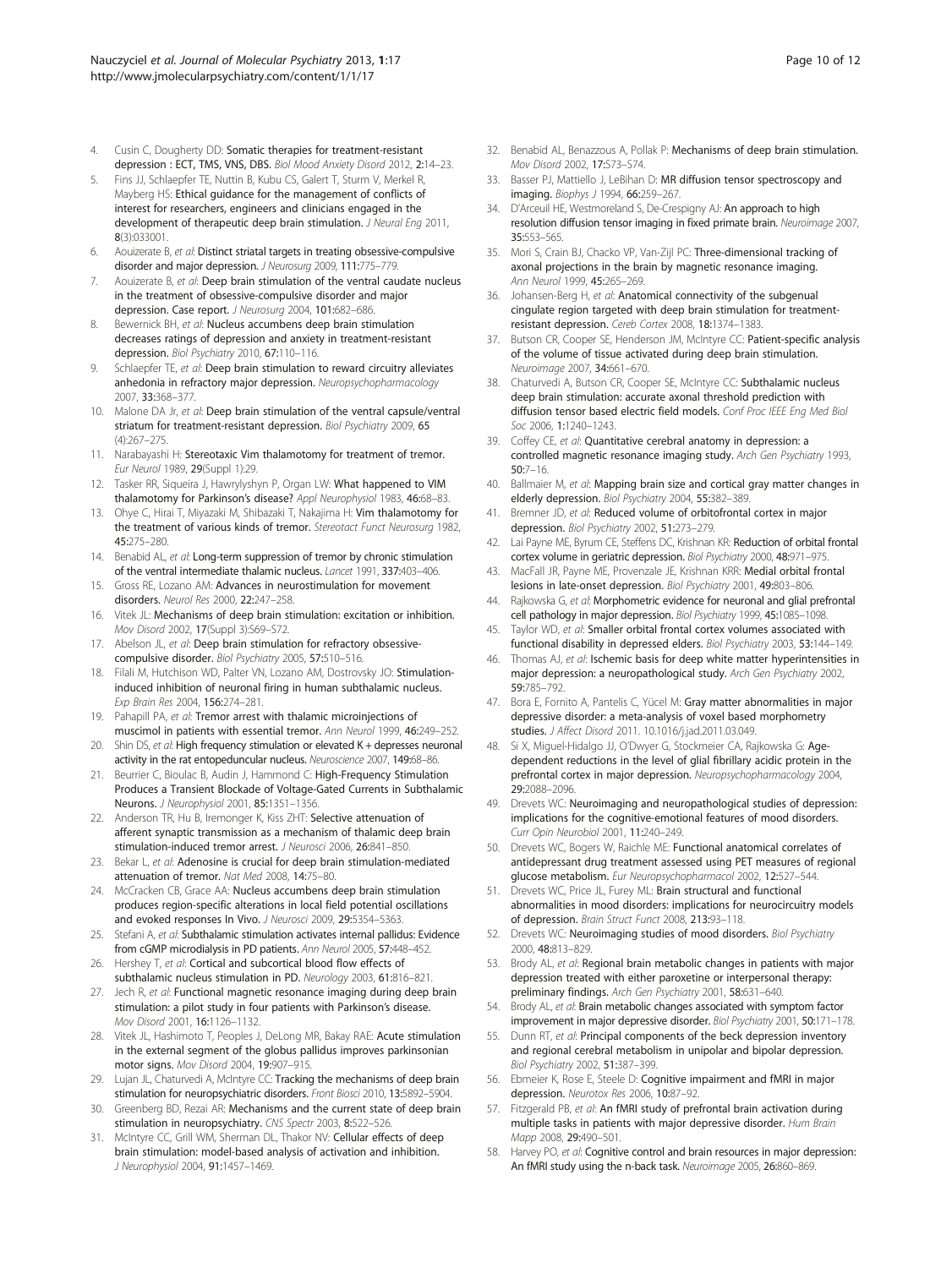- <span id="page-10-0"></span>59. Baxter LR Jr, et al: Cerebral metabolic rates for glucose in mood disorders. Studies with positron emission tomography and fluorodeoxyglucose F 18. Arch Gen Psychiatry 1985, 42:441–447.
- 60. Buchsbaum MS, et al: Effect of sertraline on regional metabolic rate in patients with affective disorder. Biol Psychiatry 1997, 41:15-22.
- 61. Martinot JL, et al: Left prefrontal glucose hypometabolism in the depressed state: a confirmation. Am J Psychiatry 1990, 147:1313-1317.
- 62. Putnam KM, McSweeney LB: Depressive symptoms and baseline prefrontal EEG alpha activity: a study utilizing ecological momentary assessment. Biol Psychol 2008, 77:237–240.
- Koob GF, Le-Moal M: Drug addiction, dysregulation of reward, and allostasis. Neuropsychopharmacology 2001, 24:97–129.
- 64. Krishnan V, Nestler EJ: The molecular neurobiology of depression. Nature 2008, 455:894–902.
- 65. Agid Y, et al: How can drug discovery for psychiatric disorders be improved? Nat Rev Drug Discov 2007, 6(3):189–201.
- 66. Berman RM, et al: Antidepressant effects of ketamine in depressed patients. Biol Psychiatry 2000, 47:351–354.
- 67. Ahmadi H, Nasehi M, Rostami P, Zarrindast MR: Involvement of the nucleus accumbens shell dopaminergic system in prelimbic NMDA-induced anxiolytic-like behaviors. Neuropharmacology 2013, 71:112–23.
- 68. Maeng S, Zarate CA Jr: The role of glutamate in mood disorders: results from the ketamine in major depression study and the presumed cellular mechanism underlying its antidepressant effects. Curr Psychiatry Rep 2007, 9:467–474.
- 69. Zarate CA Jr, et al: A randomized trial of an N-methyl-D-aspartate antagonist in treatment-resistant major depression. Arch Gen Psychiatry 2006, 63:856–864.
- 70. Maeng S, et al: Cellular mechanisms underlying the antidepressant effects of ketamine: role of alpha-amino-3-hydroxy-5-methylisoxazole-4 propionic acid receptors. Biol Psychiatry 2008, 63:349-352.
- 71. Machado-Vieira R, Salvadore G, Diazgranados N, Zarate CA Jr: Ketamine and the next generation of antidepressants with a rapid onset of action. Pharmacol Ther 2009, 123:143–150.
- 72. Numakawa T, et al: Functional interactions between steroid hormones and neurotrophin BDNF. World J Biol Chem 2010, 1:133–143.
- 73. Steckler T, Holsboer F, Reul JM: Glucocorticoids and depression. Baillieres Best Pract Res Clin Endocrinol Metab 1999, 13:597–614.
- 74. Lee BH, Kim YK: The roles of BDNF in the pathophysiology of major depression and in antidepressant treatment. Psychiatry Investig 2010, 7:231–235.
- 75. Gómez-Lázaro E, et al: Individual differences in chronically defeated male mice: Behavioral, endocrine, immune, and neurotrophic changes as markers of vulnerability to the effects of stress. Stress 2011. 10.3109/ 10253890.2011.562939.
- 76. Kendall DA, Stancel GM, Enna SJ: The influence of sex hormones on antidepressant-induced alterations in neurotransmitter receptor binding. J Neurosci 1982, 2:354–360.
- 77. Schneider LS, et al: Estrogen replacement and response to fluoxetine in a multicenter geriatric depression trial. Fluoxetine Collaborative Study Group. Am J Geriatr Psychiatry 1997, 5:97–106.
- 78. Sturm V, et al: The nucleus accumbens: a target for deep brain stimulation in obsessive-compulsive- and anxiety-disorders. J Chem Neuroanat 2003, 26:293–299.
- 79. Nestler EJ: Molecular basis of long-term plasticity underlying addiction. Nat Rev Neurosci 2001, 2:119–128.
- 80. Yadid G, Friedman A: Dynamics of the dopaminergic system as a key component to the understanding of depression. Prog Brain Res 2008, 172:265–286.
- 81. Berton O, Nestler EJ: New approaches to antidepressant drug discovery: beyond monoamines. Nat Rev Neurosci 2006, 7:137–151.
- 82. Rada P, et al: Glutamate release in the nucleus accumbens is involved in behavioral depression during the Porsolt swim test. Neuroscience 2003, 119:557–565.
- 83. Yan QS, Reith ME, Jobe PC, Dailey JW: Dizocilpine (MK-801) increases not only dopamine but also serotonin and norepinephrine transmissions in the nucleus accumbens as measured by microdialysis in freely moving rats. Brain Res 1997, 765:149–158.
- 84. Tremblay LK: Probing brain reward system function in major depressive disorder: altered response to dextroamphetamine. Arch Gen Psychiatry 2002, 59:409–416.
- 85. Pizzagalli DA, et al: Reduced caudate and nucleus accumbens response to rewards in unmedicated subjects with major depressive disorder. Am J Psychiatry 2009, 166:702–710.
- 86. Yadid G, Overstreet DH, Zangen A: Limbic dopaminergic adaptation to a stressful stimulus in a rat model of depression. Brain Res 2001, 896:43–47.
- 87. Epstein J, et al: Lack of ventral striatal response to positive stimuli in depressed versus normal subjects. Am J Psychiatry 2006, 163:1784-1790.
- 88. Wacker J, Dillon DG, Pizzagalli DA: The role of the nucleus accumbens and rostral anterior cingulate cortex in anhedonia: Integration of resting EEG, fMRI, and volumetric techniques. Neuroimage 2009, 46:327–337.
- 89. Harvey PO, Pruessner J, Czechowska Y, Lepage M: Individual differences in trait anhedonia: a structural and functional magnetic resonance imaging study in non-clinical subjects. Mol Psychiatry 2007, 12:767–775.
- 90. Ito R, Robbins TW, Everitt BJ: Differential control over cocaine-seeking behavior by nucleus accumbens core and shell. Nat Neurosci 2004, 7:389-397.
- 91. DiNieri JA, et al: Altered sensitivity to rewarding and aversive drugs in mice with inducible disruption of cAMP response element-binding protein function within the nucleus accumbens. J Neurosci 2009, 29:1855-1859.
- 92. Mogenson GJ, Swanson LW, Wu M: Neural projections from nucleus accumbens to globus pallidus, substantia innominata, and lateral preoptic-lateral hypothalamic area: an anatomical and
- electrophysiological investigation in the rat. J Neurosci 1983, 3:189-202. 93. Yoshimura S, et al: Rostral anterior cingulate cortex activity mediates the relationship between the depressive symptoms and the medial prefrontal cortex activity. J Affect Disord 2010, 122:76–85.
- 94. Tremblay LK, et al: Functional neuroanatomical substrates of altered reward processing in major depressive disorder revealed by a dopaminergic probe. Arch Gen Psychiatry 2005, 62:1228-1236
- Hamani C, Nobrega JN: Preclinical studies modeling deep brain stimulation for depression. Biol Psychiatry 2012, 72:916-923.
- 96. Hamani C, Diwan M, Isabella S, Lozano AM, Nobrega JN: Effects of different stimulation parameters on the antidepressant-like response of medial prefrontal cortex deep brain stimulation in rats. J Psychiatr Res 2010, 44:683–687.
- 97. Hamani C, et al: Antidepressant-like effects of medial prefrontal cortex deep brain stimulation in rats. Biol Psychiatry 2010, 67:117-124
- 98. Gersner R, Toth E, Isserles M, Zangen A: Site-specific antidepressant effects of repeated subconvulsive electrical stimulation: potential role of brain derived neurotrophic factor. Biol Psychiatry 2010, 67:125–132.
- 99. Falowski SM, et al: An evaluation of neuroplasticity and behavior after deep brain stimulation of the nucleus accumbens in an animal model of depression. Neurosurgery 2011, 69:1281-1290.
- 100. Bewernick BH, Kayser S, Sturm V, Schlaepfer TE: Long term effects of nucleus accumbens deep brain stimulation in treatment-resistant depression: evidence for sustained efficacy. Neuropsychopharmacol 2012, 37:1975–1985.
- 101. Anderson RJ, et al: Deep brain stimulation for treatment-resistant depression : efficacy, safety and mechanisms of action. Neurosci Behav Rev 2012, 36:1920–1933.
- 102. Blomsteldt P, et al: Deep brain stimulation in the treatment of depression. Acta Psychiatr Scand 2011, 123:4–11.
- 103. Mayberg HS, et al: Deep brain stimulation for treatment resistant depression. Neuron 2005, 45:651–660.
- 104. Kennedy SH, et al: Difference in brain glucose metabolism between responders to cbt and venlafaxine in a 16 week randomized controlled trial. Am J Psychiatry 2007, 164:778-788.
- 105. Van-Laere K, et al: Metabolic imaging of anterior capsular stimulation in refractory obsessive-compulsive disorder: a key role for the subgenual anterior cingulate and ventral striatum. J Nucl Med 2006, 47(5):740-7
- 106. Schlaepfer TE, Bewernick BH, Kayser S, Mädler B, Coenen VA: Rapid effects of deep brain stimulation for treatment-resistant major depression. Biol Psychiatry 2013, 73(12):1204–12.
- 107. Deutch AY, Bourdelais AJ, Zahm DS: The nucleus accumbens core and shell: accumbal compartments and their functional attributes. In Limbic Motor Circuits and Neuropsychiatry. Edited by Kalivas PW, Barnes CD. Boca Raton, FL: CRC Press; 1993:45–88.
- 108. Deutch AY, Cameron DS: Pharmacological characterization of dopamine systems in the nucleus accumbens core and shell. Neuroscience 1992, 46:49–56.
- 109. Pontieri FE, Tanda G, Di Chiara G: Intravenous cocaine, morphine, and amphetamine preferentially increase extracellular dopamine in the